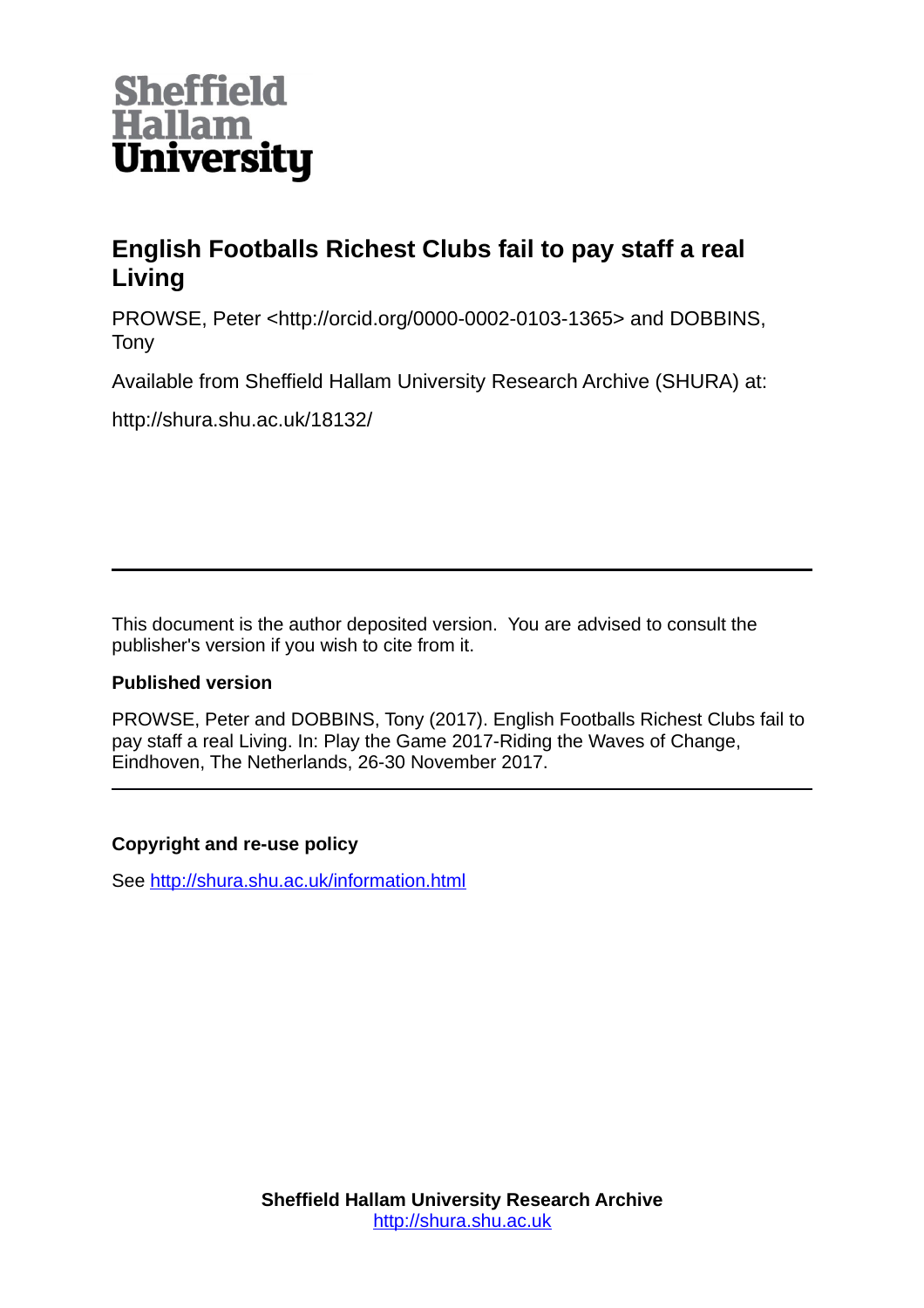# **English football's richest clubs fail to pay staff a real living wage**

by

Dr. Peter Prowse, Professor of Human Resource Management, Sheffield Hallam University, Sheffield, United Kingdom

and

Dr. Tony Dobbins, Professor of Employment Studies, Bangor Business School, Bangor Gwynned, Wales

Paper presented to the Play the Game Conference

**Stream: Professional sport: Fair game for profiteers** 

Eindhoven, the Netherlands, 26-30<sup>th</sup> November



 Peter Prowse Sheffield Business School Sheffield Hallam University City Campus, Sheffield S11WB United Kingdom.

E-mail: [p.prowse@shu.c.uk](mailto:p.prowse@shu.c.uk)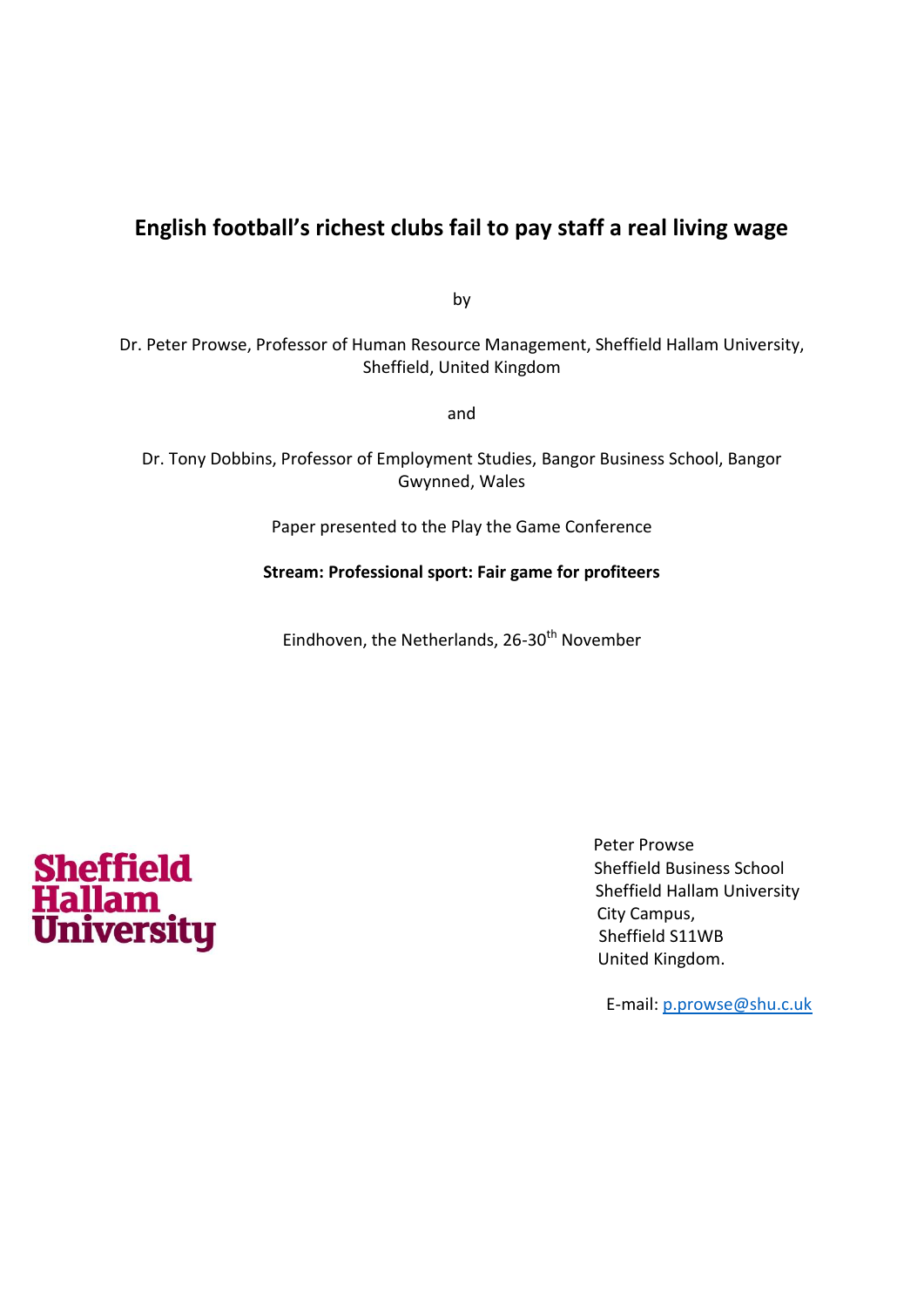### **1.Introduction**

There is an existing body of academic knowledge about Living Wage policy and practice (Prowse and Fells, 2015; Prowse et al, 2017; Linneker and Wills, 2016). But, there is no business and management research on Living Wage policy, practice and outcomes in the context of football, gap by exploring the ethical management of 'Real Living Wages' for lower-paid staff in Premier League football clubs. A case study of the new Living Wage policy at Everton Football Club (EFC) is currently being undertaken, involving semi-structured interviews with a range of internal participants at EFC, as well as selected external participants from The Living Wage Foundation, trade unions, and community/supporter representatives. The research will enhance knowledge and understanding about the impact of Living Wage policy and practice on lower-paid staff in a labour market sector that relatively little is known about: professional football clubs.

#### **2. Premier League Revenue Growth and Distribution of Wages**

The Premier League revenue growth has grown at an incredible pace from less than £2 billion in 2008/9 and likely to exceed £4 billion in 2016/17 (Deloitte, Annual Review of Football Finance 2016: 2017). The 2016/17 season started a 3 year cycle of Premier league broadcasts worth £10.2 million in UK broadcast revenue for every televised game. The £1.1 billion revenue makes the Premier League the world's highest earning sports league yet in the past two years only 30 per cent of revenue increases have been consumed by wage growth.

Premier League football clubs are accumulating extensive wealth, especially elite clubs in the [Deloitte Football Money League 2017.](https://www2.deloitte.com/uk/en/pages/sports-business-group/articles/deloitte-football-money-league.html) Star players, managers and executives command [lucrative](http://sillyseason.com/list/salaries/premier-league-wages-per-team-69064/)  [wages.](http://sillyseason.com/list/salaries/premier-league-wages-per-team-69064/) The biggest television deal in world football is generating a combined £10.4 billion, divided between all twenty Premier League clubs; ensuring England's leading clubs becoming even wealthier. Premier league revenues rose 12% in 2016/17 to a record £3.6 billion but wages rose 12% to £2.3billion. But not for most employees.

Is this wealth bonanza being distributed fairly within clubs? Evidently, it seems not. Wages are dramatically lower for staff at the opposite end of the Premier League labour market, with many encountering in-work poverty. Indeed, [Everton and Chelsea](https://www.theguardian.com/society/2016/oct/31/everton-to-pay-staff-living-wage) were the only two Premiership clubs fully accredited with the [Living Wage Foundation \(LWF\)](http://www.livingwage.org.uk/) until Liverpool joined them in 2017 (to pay in 2018) to pay all lower-paid directly employed staff, and external contractors and agency staff at least the current voluntary 'Real Living Wage' (RLW) of £10.20 an hour in London and £8.75 elsewhere.

Of 92 clubs in the English Football League and Scotland, only five – Chelsea, Everton, Liverpool (in 2017) Luton Town, Derby County and Celtic and Hearts – are fully accredited by the LWF, ensuring that all directly employed staff, contractors and agency workers earn at least the RLW rate. Many club staff – cleaners, caterers, stewards and other match day roles – are employed indirectly by agencies or contractors and not paid the RLW. Football remains the one of the lowest payers of the RLW with the lowest total in a single sector categorised in arts and entertainment a3% take up in the sector. Within this sector of sports football is the wealthiest and highest level of payment of the legal minimum wage not the RLW.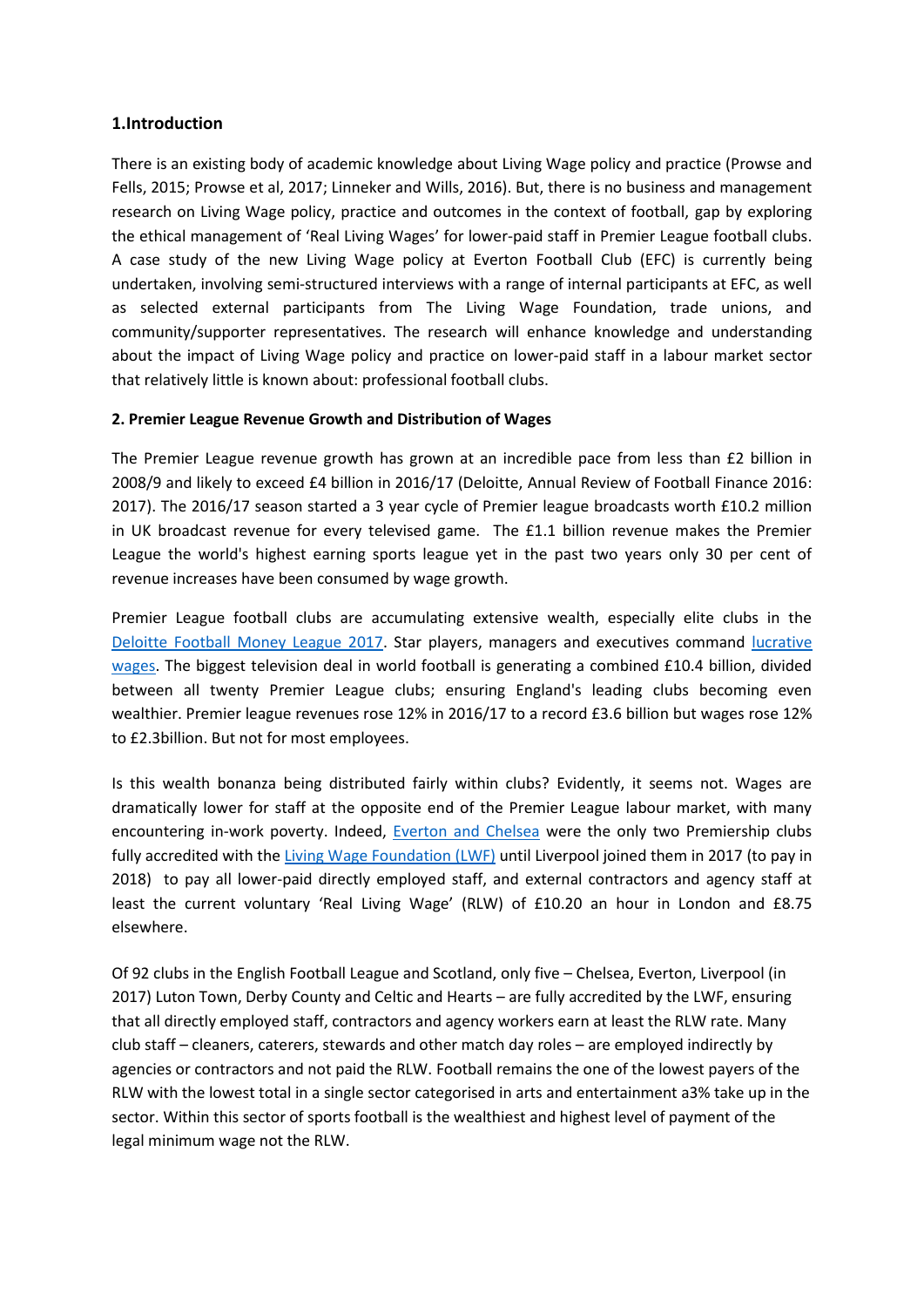#### **3. Motivations For Paying the Real Living Wage (RLW)**

The RLW is a voluntary rate assessed by the LWF as constituting a wage level sufficient to live on for workers and their families, and reflecting real rises in living costs. The rates are independently calculated annually by the [Resolution Foundation](http://www.resolutionfoundation.org/) and overseen by the [Living Wage Commission,](http://www.lliving/) based on the best evidence about nationwide living standards. However, the RLW is not compulsory. It is estimated that 3,500 employers are LWF accredited and cover (Heery *et al*, 2017).

The RLW is higher than the legal ['National Living Wage'](https://www.gov.uk/national-minimum-wage-rates) (NLW) (increased to £8.25 from April 2018, but only paid to people aged 25 and over), or the 'National Minimum Wage' (setting lower rates for younger people aged 24 and under). These statutory rates are set by the Government-funded [Low](https://www.gov.uk/government/organisations/low-pay-commission)  [Pay Commission.](https://www.gov.uk/government/organisations/low-pay-commission) But, the LWF, unions, and civil society campaigners believe the legal minimum wage is not high enough for the low-paid to live on.

Many football clubs are embedded in urban communities, some classified as among the most impoverished places in Western Europe. What does it say about ethics and employment practices, especially of wealthier Premier League clubs, when many match day staff only receive the legal NLW/NMW or just above? Occupations such as catering, cleaning, security and hospitality in football clubs are casual and part-time due to the nature of the sports events sector but are amongst the lowest paid workers paid at the minima or just above the National minimum Wage (NMW). This means the rates are variable according to age (see Table 1).

#### **4. History of the Real Living Wage**

The UK living wage campaign originally developed under the East London Communities Organisation (now Citizens UK). The campaign was launched in 2001 with growing support from unions and politicians as well as community and church groups. The campaign organised a series of public demonstrations supporting workers in several East London hospitals and cleaners in the banks in Canary Wharf. These and other campaigns met with some success; the Olympic Delivery Authority committed to a living wage, resulting in improvements for its low paid employees (Wills and Linneker, 2012); community and union engagement resulted in wage increases at two East London universities (Lopes and Hall, 2015; Queen Mary College, 2013). In 2005 the Greater London Authority developed its own calculations for a London Living Wage. The campaign became national through the Joseph Rowntree Foundation providing research on poverty and the low paid (Hirsch, 2013) and through the evidence calculated by the Centre for Research in Social Policy (CRSP) at Loughborough University.

Meanwhile, the Living Wage Foundation (LWF) was established in 2008 with the purpose of accrediting employers who had committed to the living wage. The CRSP now calculates a Minimum Income Standard (MIS) (based on a cost of living approach), a figure that is used by the LWF and other organisations as defining the living wage. An alternative calculation is to define low pay as below 60 per cent of the median wage (Rubery and Edwards, 2003). The LWF has over 3,000 accredited organisations and estimates that over 23,000 employees have benefited from wage increases. This estimate applies only to accredited LWF employers and under-represents the actual numbers of employees affected as some employers, in response to an employee or community campaign, may agree to pay the living wage to its employees but not commit to being an accredited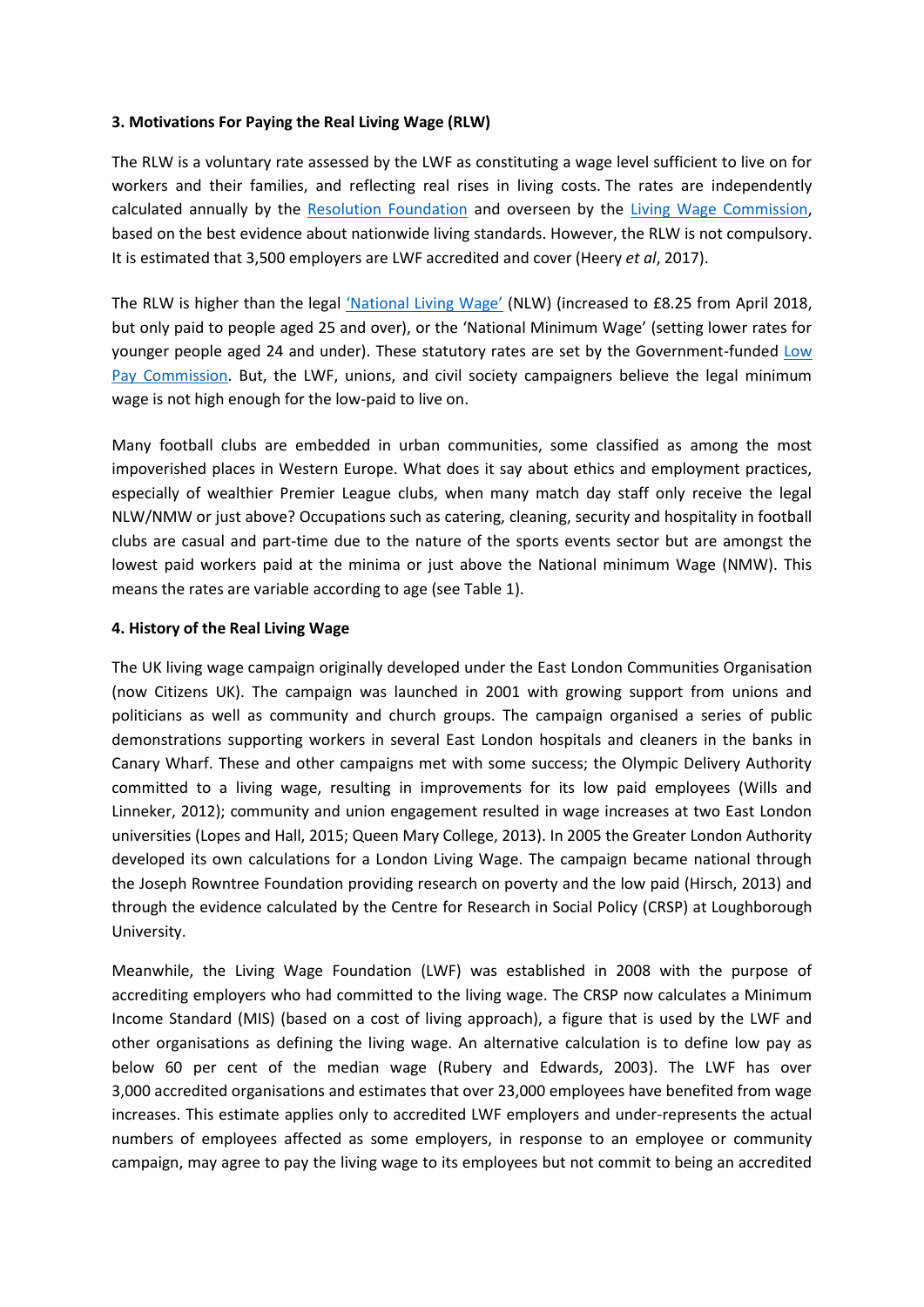living wage employer are estimated at 450,000 (Living Wage Foundation, 2017). Nevertheless, a significant and increasing number of employees are still earning low rates of pay. The number of employees earning below 60 per cent of the median wage has increased from 4.8 million employees (20 per cent) in 2012 to 5.7 million (22 per cent) in 2014 (Markit Economics, 2012; Corlett and Gardiner, 2015:18).

National campaigns have targeted sectors such as local government with evidence of an immediate impact for nearly 7,000 direct and 5,200 indirect contractors in eleven local authorities awarded over £5.8 million to the Living Wage Foundation rate without being a LWF Employer (Prowse and Fells, 2016a: 2016b). Another important factor in the emergence of Corporate Social Responsibility (CSR) are campaigns by local community alliances. In terms of specific sectors the Premier League offers a unique opportunity to examine why most Premiership Clubs have not considered paying the LWF rate for their lowest paid workers (or contractors) in a period of both revenue growth and profitability. In conclusion, the existing academic literature on Living Wage policy and practice (Prowse and Fells, 2015; Linneker and Wills, 2016), has no evidence in the context of football, and Premier League and Football League clubs.

There is an existing body of academic knowledge about Living Wage policy and practice (Prowse and Fells, 2015; Linneker and Wills, 2016). But, there is no academic business and management research on Living Wage policy, practice and outcomes in the context of football, specifically regarding Premier League and Football League clubs.

The overarching research objective is to conduct exploratory research analysing the current situation regarding Living Wage policies for low-paid staff in Premier League football clubs. What is also important is to explore the Corporate Social Responsibility (CSR) towards the local community and its employees.

From the research objective, we identify the following specific research issues to ask:

Firstly, why have some football clubs, but not others, decided to become fully accredited employers with the Living Wage Foundation, and pay all their staff at least the 'Real Living Wage'?

Secondly, how have accredited clubs set about implementing the 'Real Living Wage' policy?

Thirdly, what, (if any), are the implications of a RLW for other related (internal) employment and Human Resource Management (HRM) policies and (external) community (CSR) policies in football clubs?

Fourthly, what outcomes can be identified? Are there any specific challenges with rolling-out a RLW, such as labour cost implications?

#### **5. Benefits of the RLW**

As well as paying the voluntary living wage report [significant improvements](http://www.livingwage.org.uk/why-pay-living-wage) in quality of work, lower staff absence and turnover – and an improved corporate reputation as a result.

Everton FC, located in an area of Liverpool with high social deprivation, has announced in 2016 that becoming an accredited Living Wage Foundation employer will significantly increase wages for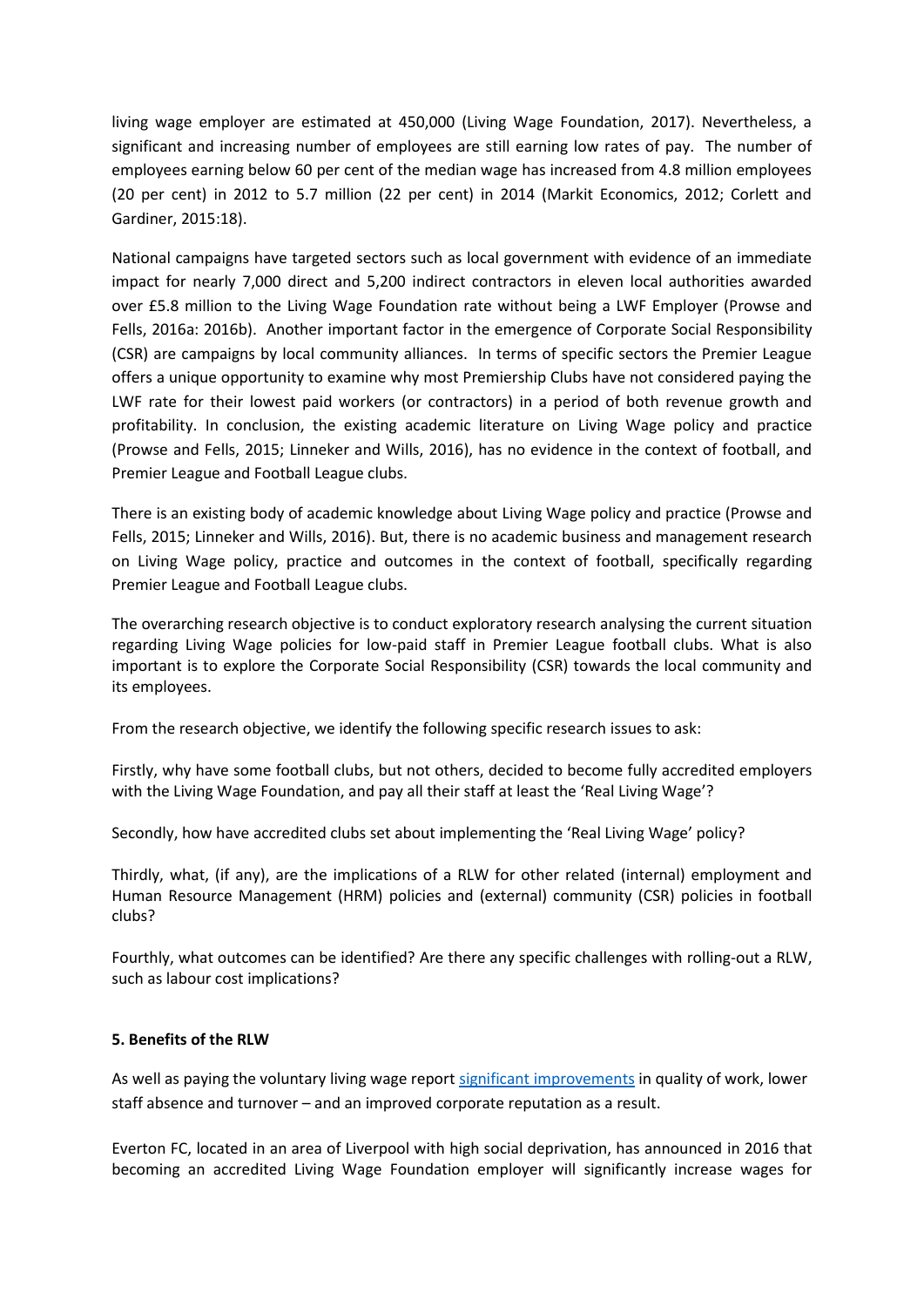contractors and casual, match-day staff. Denise Barrett-Baxendale, the club's deputy chief executive, [has said](http://www.liverpoolecho.co.uk/news/everton-pay-staff-contractors-living-12101127): "Supporting the accredited living wage is quite simply the right thing to do; it improves our employees' quality of life but also benefits our business and society as a whole." Everton's neighbours Liverpool FC made a similar commitment in 2017 in November. The Everton commitment also re-launched their Living Wage commitment in 2017.

Independent [academic research](http://journals.sagepub.com/doi/pdf/10.1177/0263774X15614677) suggests that while workers benefit from the real living wage, it's not an automatic fix. Higher hourly pay does not necessarily translate into a better standard of living if working hours are too low. The problem is that there are large concentrations of part-time living wage jobs with few hours and so small income increases are offset by rising costs of living.

What was the reason for Everton's decision was a community led-commitment to review all wages in one of the poorest areas in the UK and one of the lowest take up of regions in the UK? (the North West of England).

The initiative decision for Everton is to be at the heart of the community as a major national employer. But there is a wider sense of registration with the Living Wage Foundation and a community led organisation leading to their local identity. As a Living Wage employer, Everton Football Club, Everton in the Community and Everton Free School hosted the Merseyside leg of a series of national events in November 2017 to recognise the work being done to tackle in-work poverty, low pay and to celebrate the successes of businesses which are accredited Living Wage employers. It was ironic that Everton was registered as a Living Wage Foundation employer before Liverpool City Council.

#### **6. The Future Premier League Commitment to the Living Wage**

Despite the campaigning by the *Independent* and GMB politicians to pressure football clubs to pay the real living wage. The GMB, a general workers union, launched the [GMB End Foul Pay campaign](http://www.gmb.org.uk/newsroom/play-to-end-foul-pay) in August 2015 with the Trade Union Congress (TUC) but campaigners stated a key issue was the Premiership clubs refused to confirm that they paid the majority of their staff match day on subcontractors rates. In January 2017, London's mayor, Sadiq Khan, wrote to all London Premiership Clubs except Chelsea and London Premier League club to pay all staff the [London living wage.](http://www.standard.co.uk/news/mayor/sadiq-khan-demands-londons-top-football-clubs-pay-living-wage-a3442441.html) There will be forthcoming campaigns by Citizens UK at Spurs, will move towards paying a London Living Wage for all staff and future tenders for contractors.

One issue to add to the CSR issue is the recent Taylor Review of Modern Workplace Practices a review on the increase in "self-employment" and zero-hours contracts found 1.3 million people were employed in the "gig-economy" and ineligible for NMWs, sick and holiday pay (Royal Society of Arts, 2017).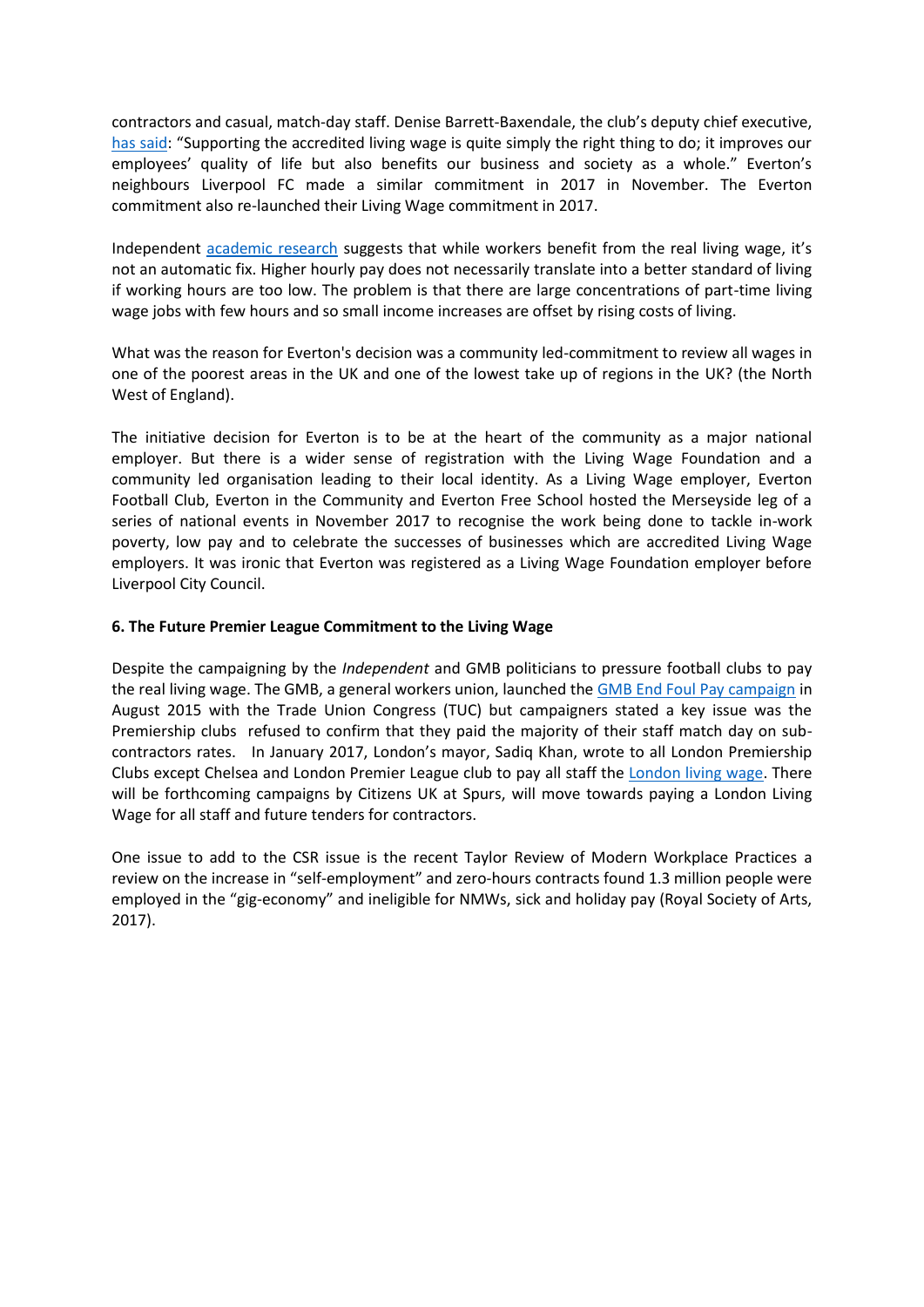References

Corlett, A. and Gardiner, L. (2015) Low Pay Britain 2015, Resolution Foundation, October.

Corlett, A. and Gardiner, L. (2015) Low Pay Britain 2015, Resolution Foundation, October.

Deloitte (2016) *Reboot: Annual review of Football Finance 2016*, Deliotte LLP: London.

Deloitte (2017) *Ahead of the Curve: Annual review of Football Finance 2016*, Deliotte LLP: London.

- GMB (the union) (2016) *End Foul Play* GMB End Foul Pay Campaign on [GMB End Foul Pay campaign](http://www.gmb.org.uk/newsroom/play-to-end-foul-pay)
- Heery, E., Hann, D., and D. Nash, (2017) `The Living Wage campaign in the UK`, *Employee Relation*s, **39**,: 6: 800-814, [https://doi.org/10.1108/ER-04-2017-0083.](https://doi.org/10.1108/ER-04-2017-0083)
- Hirsch, D. (2013), *A Minimum Income Standard for the UK in 2013*, Joseph Rowntree Foundation, York.

Hirsch, D. and Valadez-Martinez, L. (2017) *The Living Wage*, Agenda Publishing: Newcastle.

- Linneker B, Wills J (2016) . The London living wage and in-work poverty reduction: Impacts on employers and workers. *Environment and Planning C: Government and Policy* **34**, 5: 759-776.
- Living Wage Foundation (2017) 'Living Wage Employers'. Retrieved on 33/3/2017 from [www.livingwage.org.uk/employers.](http://www.livingwage.org.uk/employers)
- Lopes, A. and T. Hall (2015), 'Organising migrant workers: the living wage campaign at the University of East London', *Industrial Relations Journal*, **46**, 3,208–221.

Markit Economics (2012) Living Wage Research for KPMG. (Henley-on-Thames: Markit Economics).

- Mason, G., K. Mayhew and M. Osborne (2008), 'Low Paid Work in the United Kingdom: An Overview', in C. Lloyd, G. Mason and K. Mayhew (eds), *Low Wage Work in the United Kingdom* ,New York, Russell Sage Foundation) pp. 15–40.
- Parker, J. , Arrowsmith, J., Fells, R and Prowse, P. (2016) `The living wage: contexts, concepts and future concerns`, Editorial , *Labour and Industry*. Special Issue Low pay and the Living Wage – Comparing Concepts, Practice and Evidence, **26**, 1: 1-7.
- Prowse, P. and Fells, R. (2016a) `The Living Wage-Policy and Practice` *Industrial Relations Journal*. **47**, 2: 144-162.
- Prowse, P. and Fells, R. (2016b) `The Living Wage in the UK An Analysis of the GMB Campaign in Local Government`, *Labour & Industry*. **26**, 1:58-73.
- Prowse, P., Fells, R., Arrowsmith J., Parker, J .and Lopes, A. (2017a) `Editorial: Low Pay and the Living Wage: An International Perspective`, *Employee Relations* (**39**, 6: 778-784)
- Prowse, P., Fells, R. and Lopes, A. (2017b) ` Community and Union led Living Wage Campaigns A Comparative Analysis`, *Employee Relations* **39**, 6: 825-839.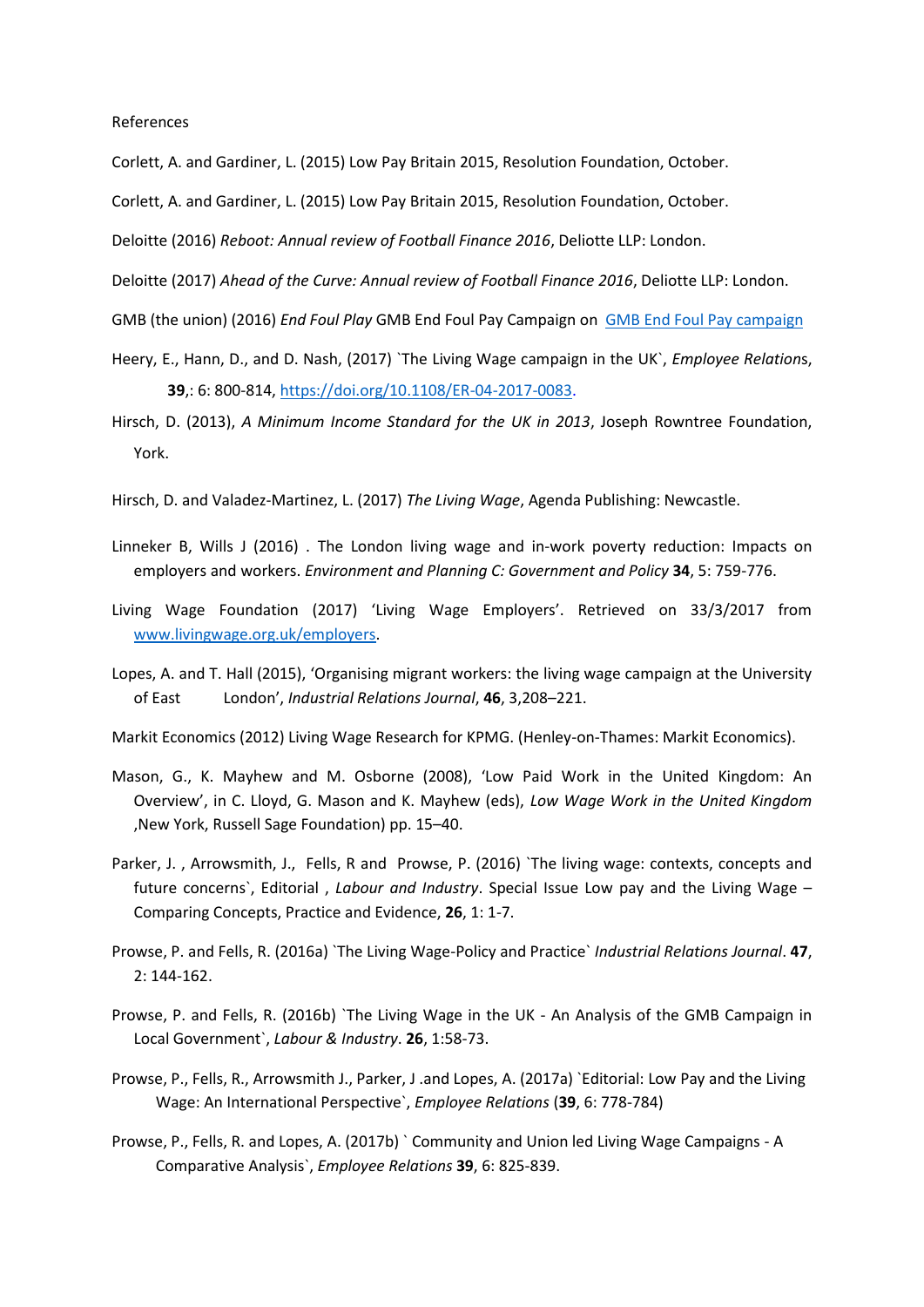- Queen Mary College (2013) 'A Chronology of the London Living Wage Campaign 2001-2009' Department of Geography, Queen Mary College, University of London, Retrieved 23/6/2014 from [www.qmul.ac.uklivingwagechronology.html.pdf](http://www.qmul.ac.uklivingwagechronology.html.pdf/) .
- Royal Society of Arts (2017), *Good Work: The Taylor Review of Modern Working Practice*s, RSA, London.
- Rubery, J. and P. Edwards (2003), 'Low Pay and the National Minimum Wage', in P. Edwards (ed.), Industrial Relations (Oxford, Blackwell Publishing) pp. 447–469.
- Wills, J. (2009), 'Subcontracted Employment and its Challenge to Labor', *Labor Studies Journal*, **34**, 4: 441–460.
- Wills, J. and B. Linneker (2012), The Costs and Benefits of the London Living Wage (Queen

Mary College, University of London, School of Geography).

- Hirsch, D. (2013), *A Minimum Income Standard for the UK in 2013*, Joseph Rowntree Foundation, York.
- Hirsch, D. and Valadez-Martinez, L. (2017) *The Living Wage*, Agenda Publishing: Newcastle.
- Linneker B, Wills J (2016) . The London living wage and in-work poverty reduction: Impacts on employers and workers. *Environment and Planning C: Government and Policy* **34**, 5: 759-776.
- Living Wage Foundation (2017) 'Living Wage Employers'. Retrieved on 33/3/2017 from [www.livingwage.org.uk/employers.](http://www.livingwage.org.uk/employers)
- Lopes, A. and T. Hall (2015), 'Organising migrant workers: the living wage campaign at the University of East London', *Industrial Relations Journal*, **46**, 3,208–221.

Markit Economics (2012) Living Wage Research for KPMG. (Henley-on-Thames: Markit Economics).

- Mason, G., K. Mayhew and M. Osborne (2008), 'Low Paid Work in the United Kingdom: An Overview', in C. Lloyd, G. Mason and K. Mayhew (eds), *Low Wage Work in the United Kingdom* ,New York, Russell Sage Foundation) pp. 15–40.
- Parker, J., Arrowsmith, J., Fells, R and Prowse, P. (2016) `The living wage: contexts, concepts and future concerns`, Editorial , *Labour and Industry*. Special Issue Low pay and the Living Wage – Comparing Concepts, Practice and Evidence, **26**, 1: 1-7.
- Prowse, P. and Fells, R. (2016) `The Living Wage-Policy and Practice` *Industrial Relations Journal*. **47**, 2: 144-162.
- Prowse, P. and Fells, R. (2016a) `The Living Wage in the UK An Analysis of the GMB Campaign in Local Government`, *Labour & Industry*. **26**, 1:58-73.
- Queen Mary College (2013) 'A Chronology of the London Living Wage Campaign 2001-2009' Department of Geography, Queen Mary College, University of London, Retrieved 23/6/2014 from www.qmul.ac.uklivingwagechronology.html.pdf.